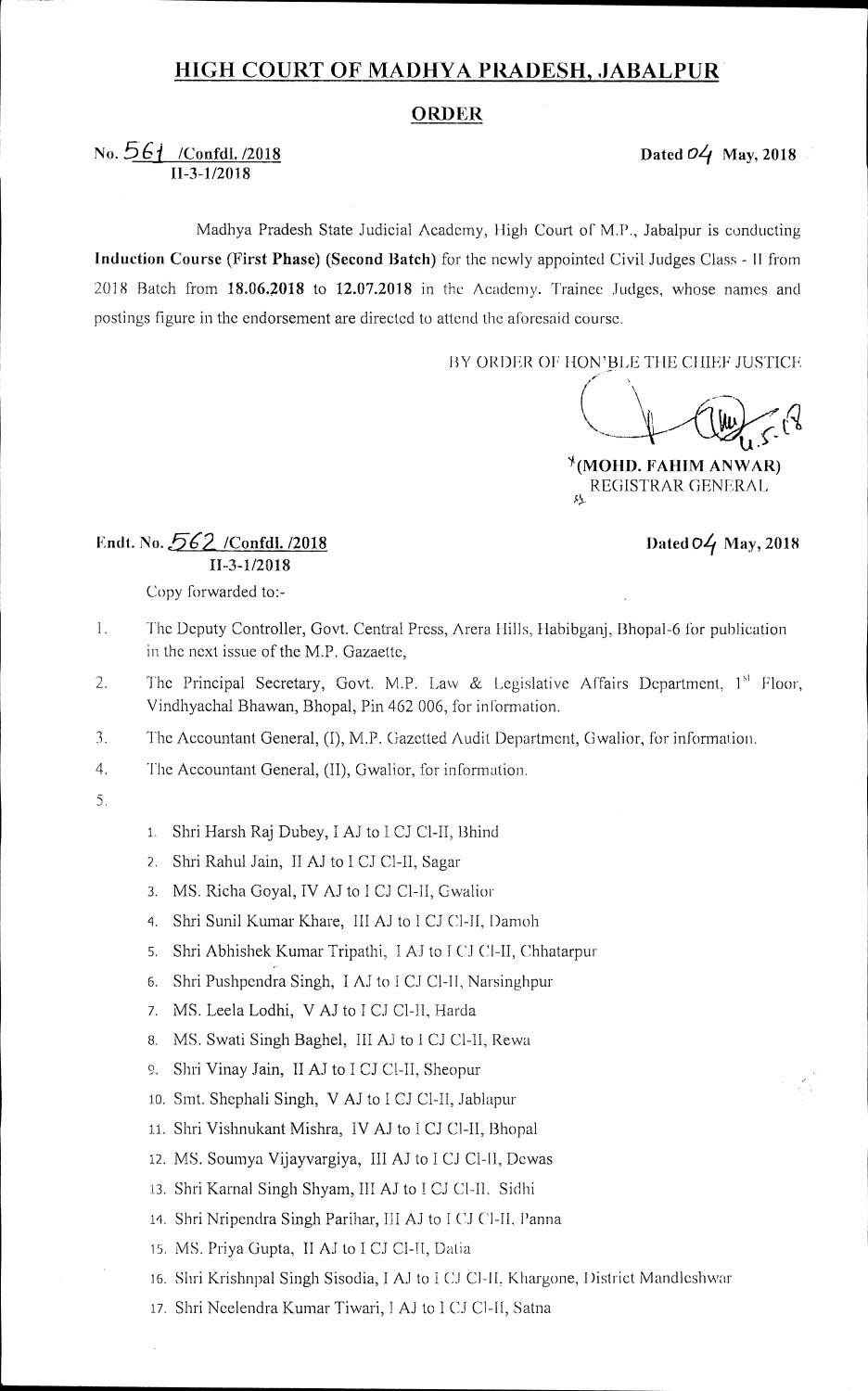- 18. Shri Vineet Saket, I AJ to I CJ Cl-II, Anuppur
- 19. Shri Ashish Sharma, I AJ to I CJ Cl-IT, Tikamgarh
- 20. MS. Deepa Gehlot, AJ to I CJ Cl-II, Shajapur
- 21. Shri Amrish Bharadwaj, III AJ to I CJ Cl-II, Seoni
- 22. MS. Vijaya Bharti Yadav, IV AJ to I CJ Cl-II, Shahdol
- 23. MS. Reshma Khatoon, III AJ to I CJ Cl-II, Sagar
- 24. MS. Diksha Dohre, III AJ to I CJ Cl-IT, Tikamgarh
- 25. Shri Uddyajit Kunwar Rao, III AJ to I CJ Cl-II, Shahdol
- 26. Shri Shailendra Raikwar, II AJ to I CJ Cl-II, Chhatarpur
- 27. MS. Sahangi Bramhe, II AJ to I CJ Cl-II, Betul
- 28. Shri Dharmendra Nagwanshi, V AJ to I CJ Cl-II, Hoshangabad
- 29. Shri Hemant Mehra, IV AJ to I CJ Cl-IT, Katni
- 30. Shri Vinod Kumar Chaudhary, I AJ to I CJ Cl-II, Waidhan, District Singrauli
- 31. MS. Nikita Chouhan, I AJ to I CJ Cl-IT, Jhabua
- 32. MS. Savita Verma, IV AJ to I CJ Cl-II, Panna
- 33. MS. Neha Paraste, I AJ to I CJ Cl-II, Khandwa
- 34. MS. Paridhi Uikey, II AJ to I CJ Cl-II, Mandsaur
- 35. Shri Harshvardhan Rawat, I AJ to I CJ Cl-II, Mandsaur
- 36. MS. Jyoti Meravi, IV AJ to I CJ Cl-IT, Seoni
- 37. MS. Harshita Singar, II AJ to I CJ Cl-II, Ratlam
- 38. Shri Sangam Singh Goand, V AJ to I CJ Cl-II, Satna
- 39. Shri Rishabh Donnel Singh, IV AJ to I CJ Cl-II, Raisen
- 40. Shri Jagmohan Singh, I AJ to I CJ Cl-II, Rewa
- 41. Shri Rajendra Barman, I AJ to I CJ Cl- II, Neemuch
- 42. Shri Sohan Lal Bhagora, I AJ to I CJ Cl II, Barwani
- 43. Shri Rakesh Singh, II AJ to I CJ Cl  $-$  II, Rajgarh
- 44. MS. Sapna Shivhare, I AJ to I CJ Cl II, Gwalior
- 45. MS. Priyanka Suman, I AJ to I CJ Cl  $-$  II, Dhar
- 46. MS. Shweta Khare, V AJ to I CJ Cl  $-$  II, Indore
- 47. MS. Sumitra Tahed, III AJ to I CJ Cl  $-$  II, Ratlam
- 48. MS. Anjali Shah, IV AJ to I CJ Cl II, Rewa

For information and compliance with a direction to participate in the aforesaid course as per above mentioned schedule.

The nominated Judges of the District Judiciary are directed to observe the following instruction:

• To apprise themselves with the contents of the Joining Instructions available on the MPSJA website **www.mpsja.gov.in** & www.mpsja.mphc.gov.in and observe the same.